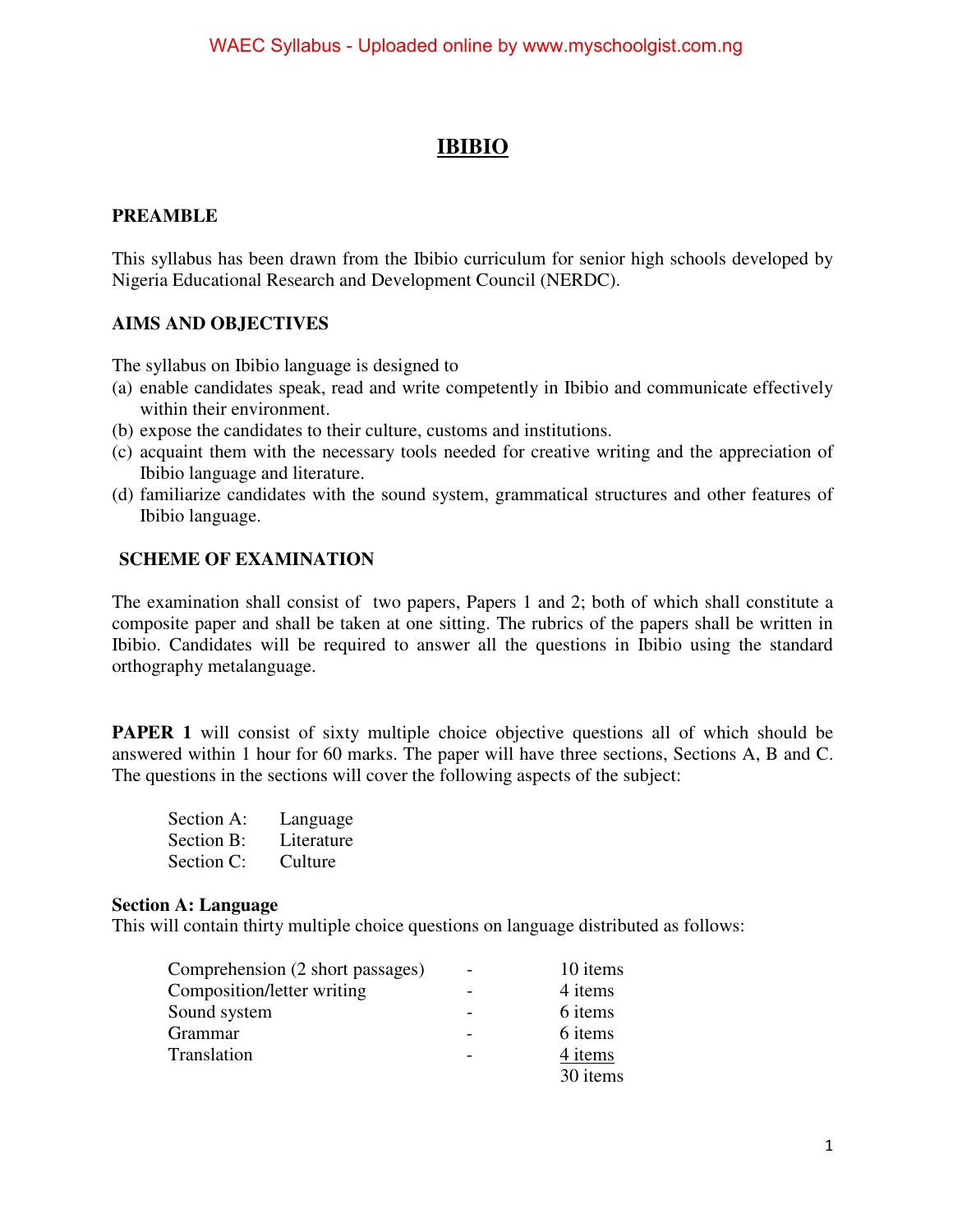### WAEC Syllabus - Uploaded online by www.myschoolgist.com.ng

#### **Section B: Literature**

Will contain twenty-two multiple choice questions on literature distributed as follows:

|                           | Basic Principles of Literary Appreciation - |                 |  | 4 items            |
|---------------------------|---------------------------------------------|-----------------|--|--------------------|
| Oral Literature-          |                                             | Prose<br>Poetry |  | 3 items<br>3 items |
|                           |                                             | Drama           |  | 3 items            |
| <b>Written Literature</b> |                                             | Prose           |  | 3 items            |
|                           |                                             | Poetry          |  | 3 items            |
|                           |                                             | Drama           |  | 3 items            |
|                           |                                             |                 |  | 22 items           |

In this section, all questions other than those on Basic Principles of Literary Appreciation will be based on the set books for Paper 2.

#### **Section C: Culture**

This will contain eight multiple choice questions on culture distributed as follows:

| <b>Customs</b> | –               | 4 items |
|----------------|-----------------|---------|
| Institutions   | $\qquad \qquad$ | 4 items |
|                |                 | 8 items |

### **TOTAL: (30+22+8) = 60 items**

**PAPER 2:** Will be a composition test and will also have three sections, Section A, B and C. This paper will consist of three section as follows:

Section A: Language

Section B: Literature

Section C: Culture

Candidates will be required to answer six out of the total of thirteen questions to be made available. The paper will take 2 hours to complete and carry 100 marks.

Further details on therequirements and structure of the paper are given below.

#### **Section A: Essay**

This section will consist of the following:

- Part 1 Essay/Letter writing
- Part 2 Sound system

Part 3 – Grammar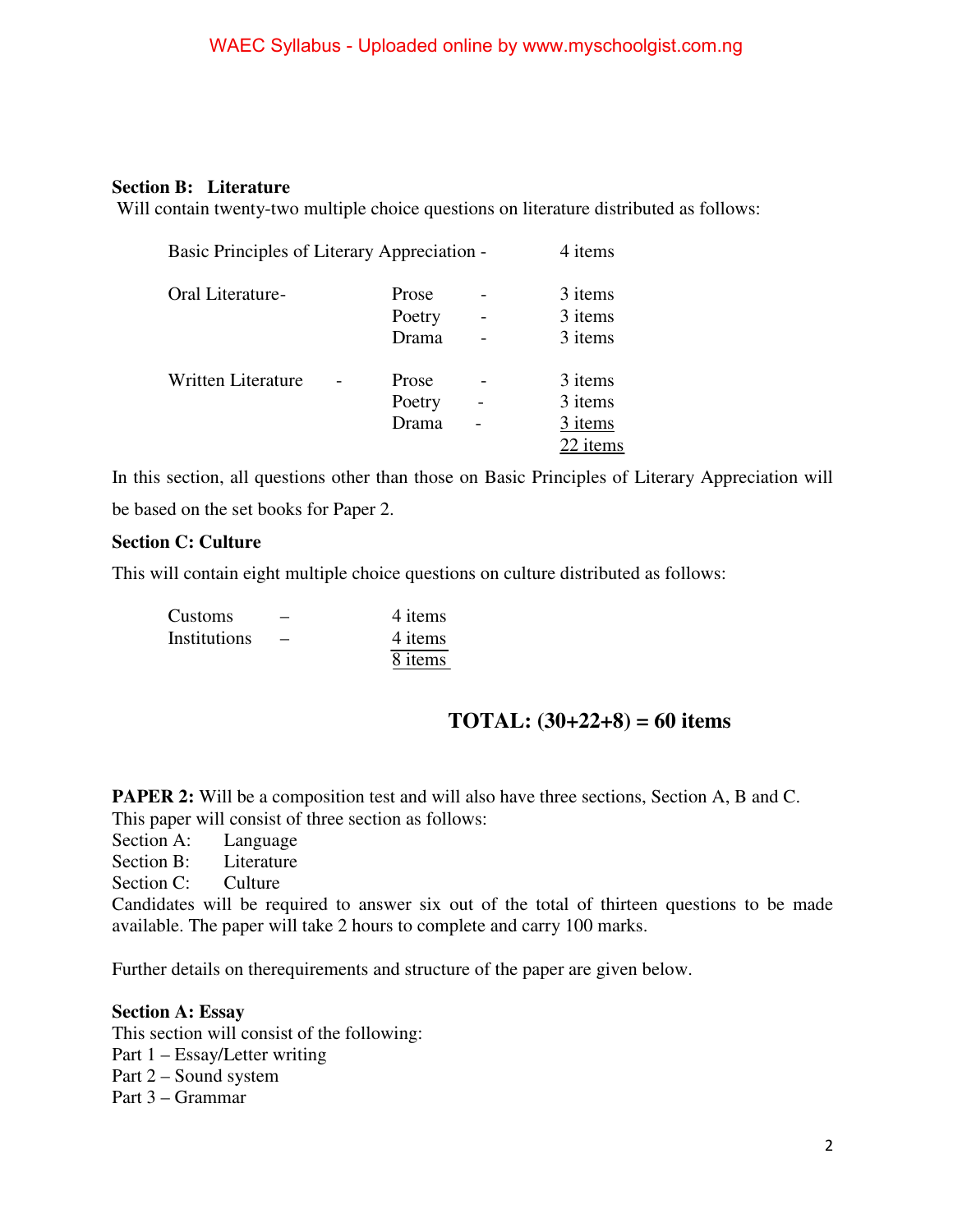### **Part 1: Essay/Letter writing**

Candidates are advised not to spend more than 45 minutes on this section. There will be 5 topics from the following essay types and candidates will be expected to attempt only one topic in about 300 words.

- (1) Narrative;
- (2) Descriptive;
- (3) Argumentative;
- (4) Expository;
- (5) Dialogue;
- (6) Proverbial;
- (7) Letter writing.

### **Part 2: Sound system**

Two questions will be set for candidates to attempt one. Questions will be set on these areas testing candidate's basic knowledge of

- (a) Vowels, Consonants, the Syllabic Nasal:
	- (i) their production in terms of place and manner of articulation
	- (ii) their basic phonetic and phonemic classification
- (b) Syllable Structure the way consonants and vowels combine in syllabus
- (c) Sound Processes: vowel harmony
- (d) Assimilation of loan words
- (e) Tone and tone intonation
	- high tone
	- low tone
	- falling tone
	- rising tone

### **Part 3: Grammar**

Candidates will be required to answer one question from the two questions set.

- i. Word structure and word formation: root, affixes, suffix, prefix, coumpounding, borrowing, reduplication.
- ii. Word classes: The noun, verb, adverb, pronoun, adjectives, conjunction, preposition.
- iii. Grammatical categories: number, person, tense, negation.
- iv. Phrases and Clauses: their structure and functions.
- v. Sentences: The structure -complex, compound and simple Types of sentence in terms of function: interrogative, declarative and negative.
- vi. Punctuation marks.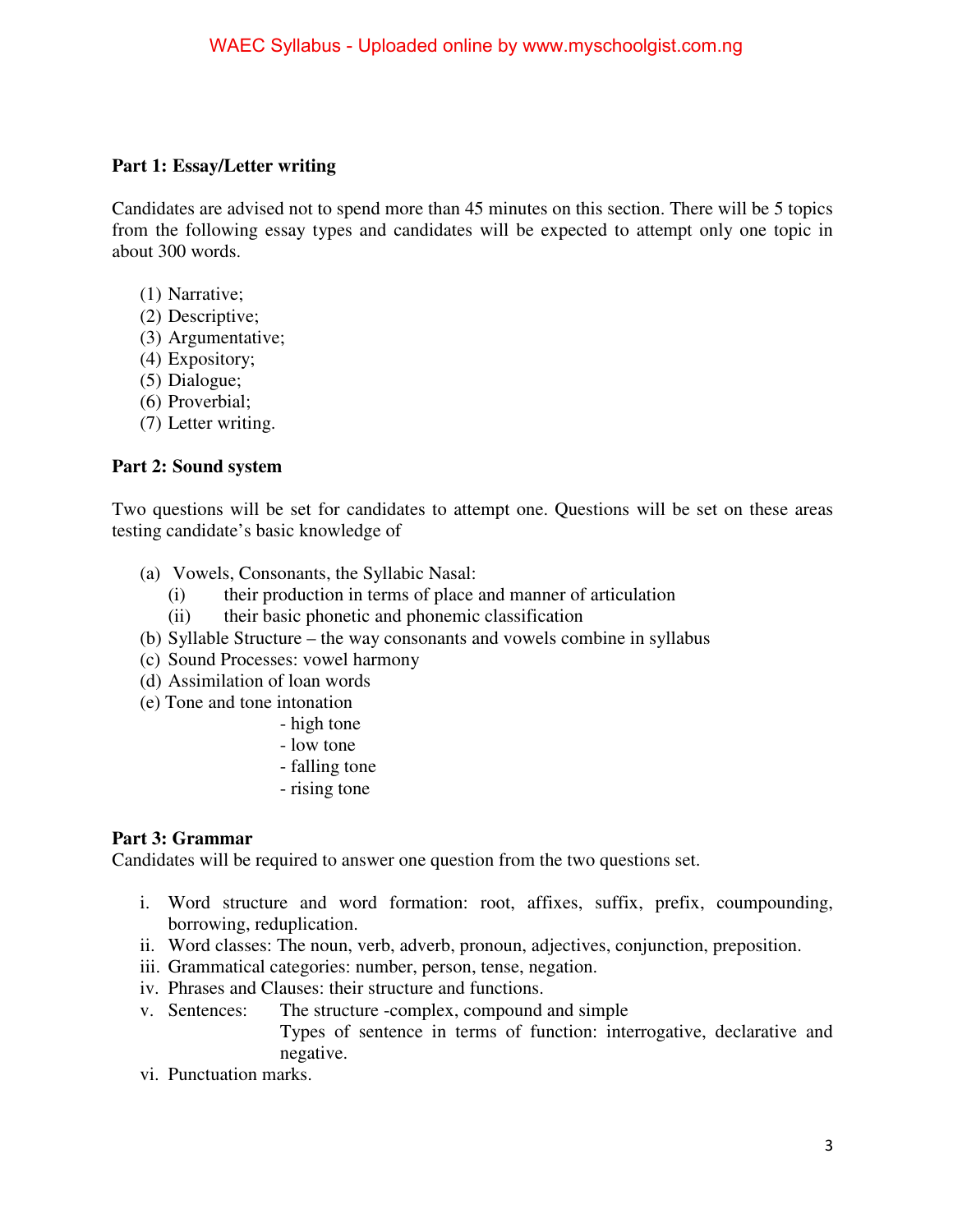### **Section B: Literature**

This section will consist of two parts, Part I (Oral Literature) and Part II (Written Literature). Six questions will be set, out of which candidates will be required to answer two, i.e. one on Oral Literature and the other on Written Literature. There will be six setbooks, three on Oral Literature and three on Written Literature.

## **Part 1: Oral Literature**

Prose ( Folktales, legends, proverbs, riddles)

Poetry (Songs, ballads)

Drama (Traditional drama)

In Oral Literature, there will be three (3) setbooks covering different genres. **One** question will be set on each setbook and candidates will be required to answer any one of the **three** questions.

### **Part 2: Written Literature**

Prose Poetry Drama

In Written Literature too, there will be three setbooks covering the different genres. **One** question will be set on each setbook and candidates will be required to answer any one out of the **three** questions.

### **Section C: Culture**

This section will consist of topics on customs and institutions. Two questions will be set and candidates will be required to answer one.

Topics to be examined include:

- (i) Mme ubqk utom  $-$  Traditional occupation
	- Ukq iyak
	- Utq i wan
	- Unyam urua
	- Udom ut [m]
	- Uk $[m]$ kinya
	- Utuak ekpad
	- Udqk aya
	- Utop ufqk
	- Ufiaka ikpq
	- Usio id  $\lceil d \rceil$
	- Udqk ikad
	- Udqk | kikan
	- Ukq] ubom
- (ii) Ubon/ekp $\mathcal{F}$ k Family Structure
- (iii)  $Us \notin J$  ukpono/S'ekpono Religious Institution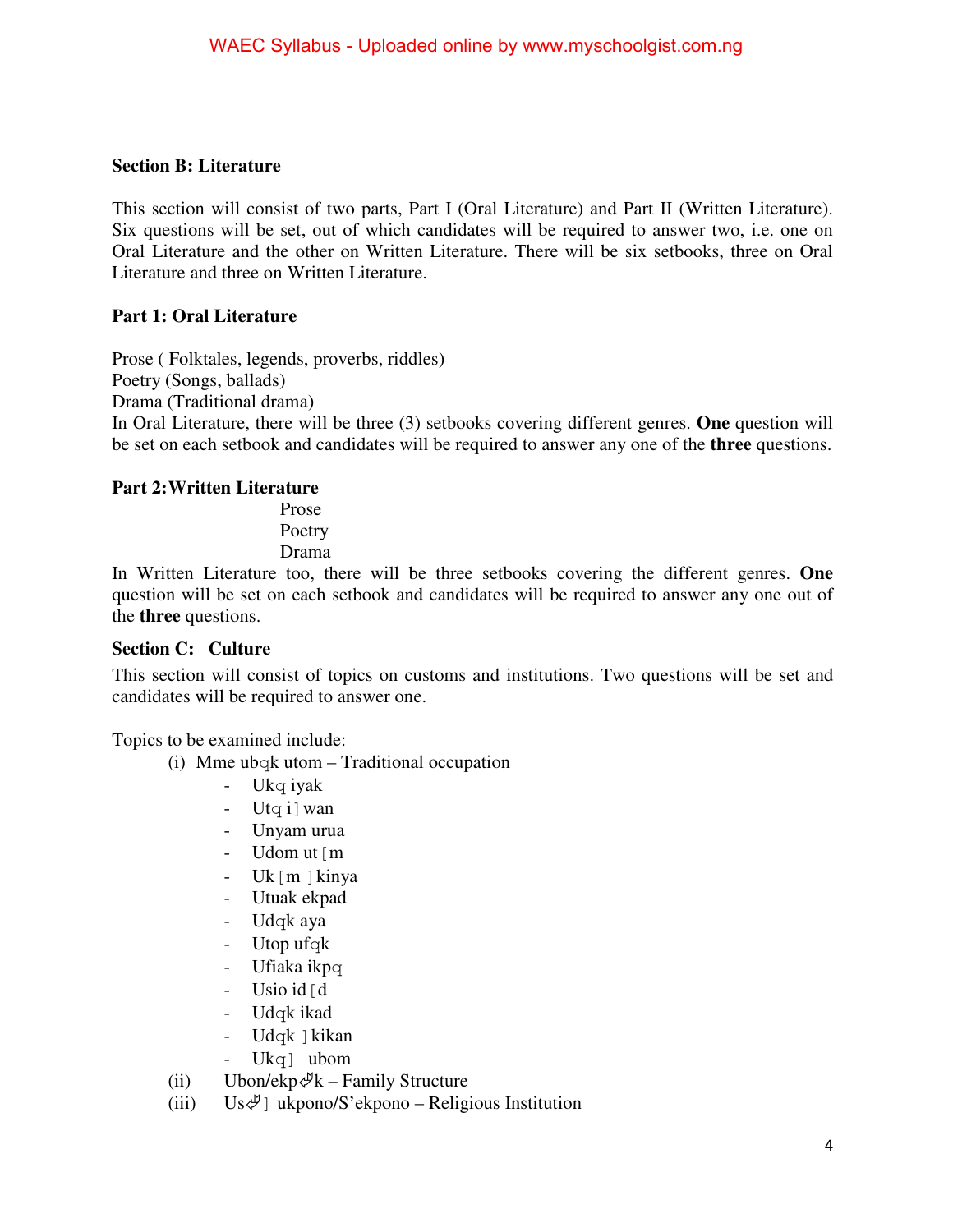- Abasi
- Ndem
- Ibqk
- Ndukpo
- (iv) Ndidia/utem ndidia nte Traditional (Ibibio) Food
	- Kadi
	- Fufu
	- Efere
- (v) Ikpo Funerals
- (vi) Mme usqrq/Mbre Ibibio Traditional Festivals
	- Usqrq Nsuuk Udia
	- Usqrq idqk
	- Usqrq Mmana mmq
	- Usqrq uman
	- Usqrq Usio mboppo
	- Usqrq Eka Abasi
	- UsqrqUyad Ntinya
- (vii) Ibed Taboos
	- Uduq obom
	- **Ibed ndq**
	- Ukaa]a Ada]a esed
	- Afai
	- $-$  Inq
	- Ef [be/use
	- Ekpo }ka-owo
	- Uduwe mbed
- (viii) Edu uwem (ukpeep) –Traditional education
- (ix) Uyad ntinya Coronation
- (x) Mboppo Maiden fattening
- (xi) Ndut $\oint$ m Id $\oint$ ] Traditional rites
- (xii) Mme ]ka Ibibio Traditional societies
- (xiii) Us $\Psi$ ] da] a Ibibio ek [t unadot Ibibio world view
- (xiv) Eny[] ke Ibibio Naming in Ibibio

### **SELECTED LITERATURE TEXTS**

### **ORAL LITERATURE**

- Prose Enoidem by Elerius Edet John
- Drama Mfqn by Sunny Sampson Akpan
- poetry Akpasa Uto by (ED.) Enefiok Andy

### **WRITTEN LITERATURE**

Prose – Kufre Ufok]wed Mfqn by Okonko Akpan, itoro Itue Drama – Uwa by Enefiok Andy